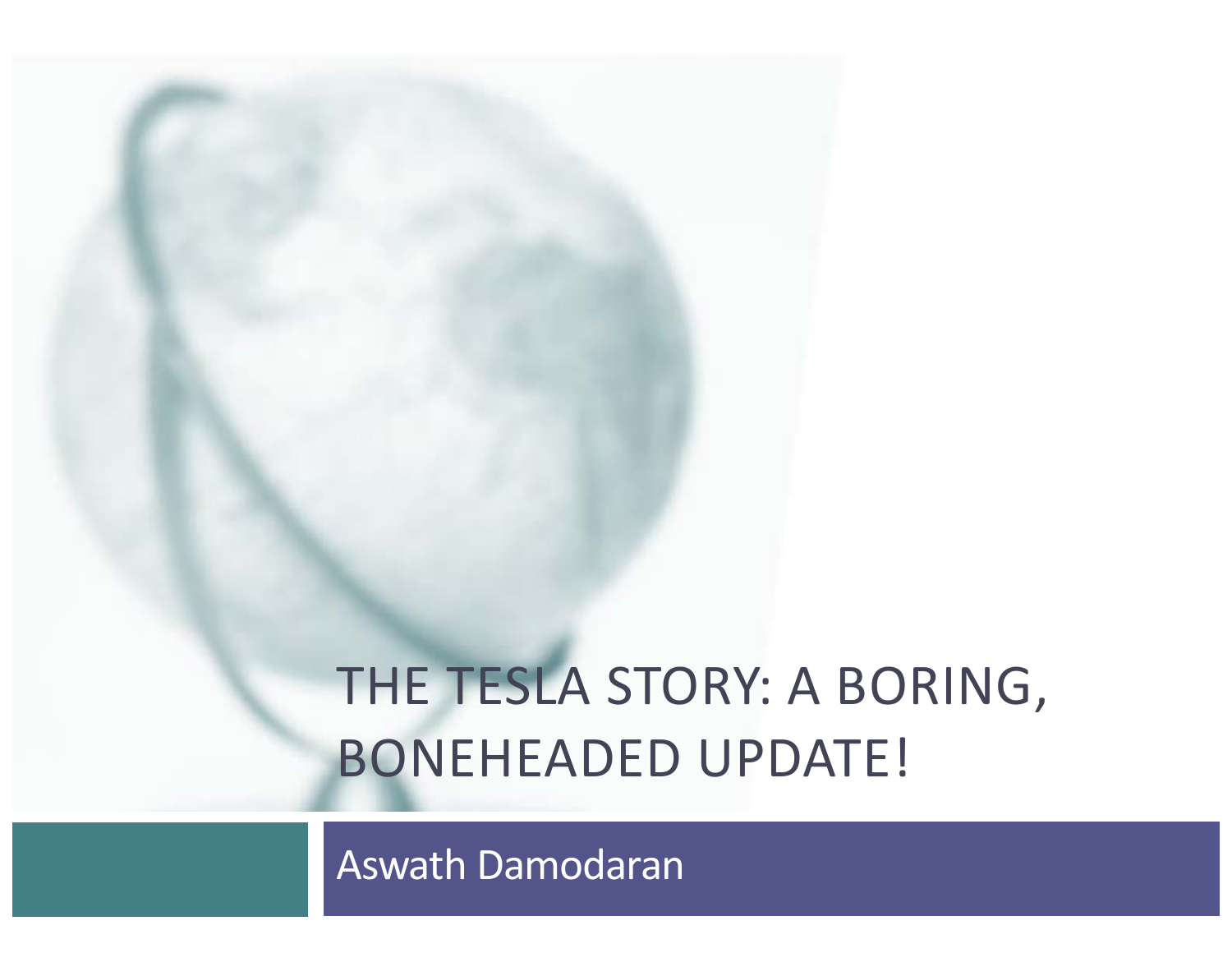### Tesla: The Set Up

- **A sw ath Damodaran**
- $\Box$  Not a boring stock: There are lots of complaints that you can have about Tesla, but being boring is not one of them. It helps to have a CEO who seems to find new ways to make himself newsworthy, in good and bad ways.
- $\Box$  Evoking divergent opinions: It should comes as no surprise that there is no other stock where investors disagree more about the future than Tesla, with bulls finding new reasons for pushing it price up and short [sellers picking the stock as](https://www.cnbc.com/2018/04/11/tesla-is-the-biggest-short-in-the-us-stock-market.html) their favorite, albeit elusive, target.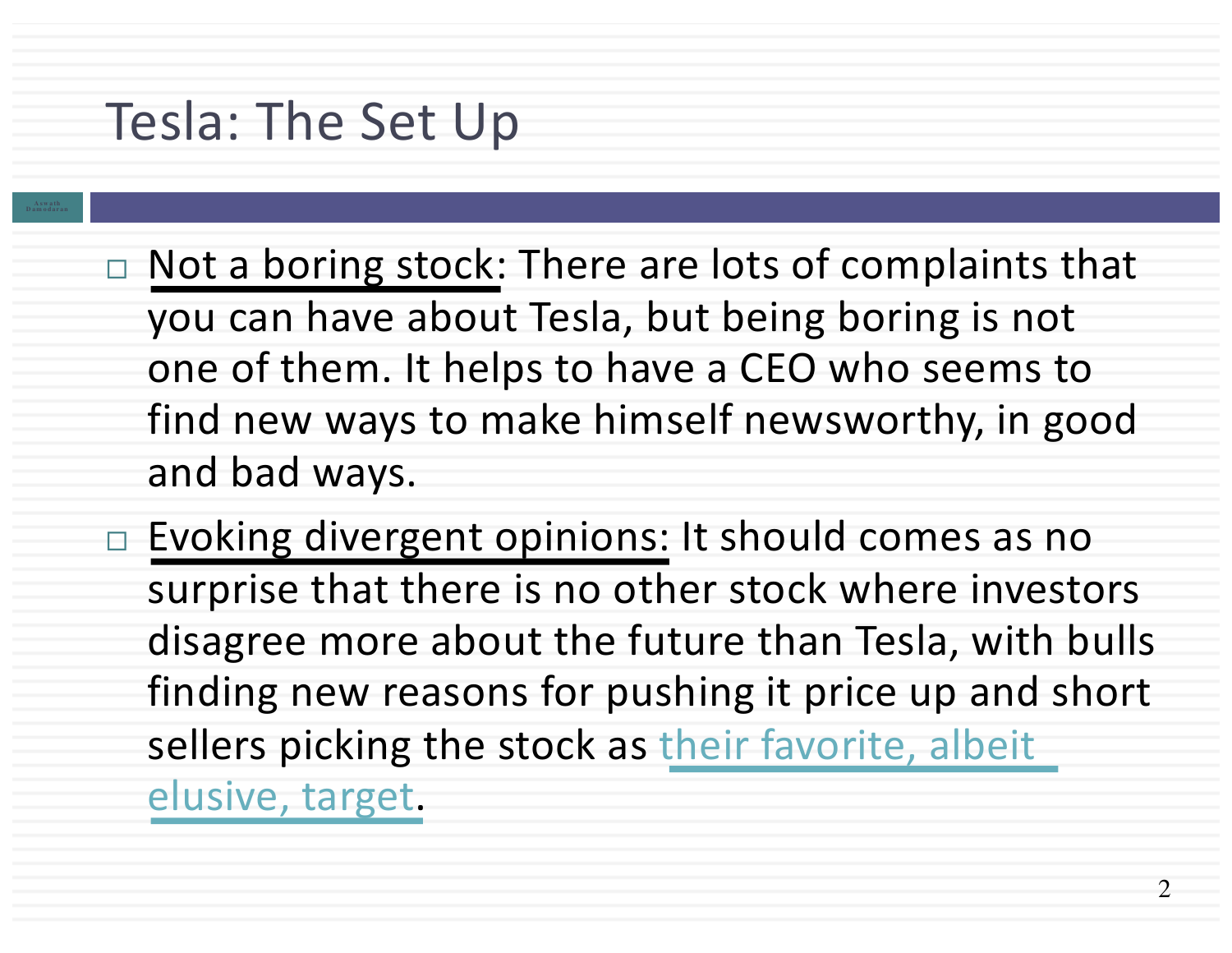#### Tesla: My Past

- **A sw ath Damodaran**
- $\Box$  Not a Tesla bear: I have never found it to be an attractive investment but I have always admired the company and, by extension, Elon Musk.
- $\Box$  Not a Tesla bull: That said, I have never bought the stock, because my valuations have always lagged the market price.
- $\Box$  Bottom line: I think that Tesla's promise as a business has always run ahead of its capacity to deliver on that promise.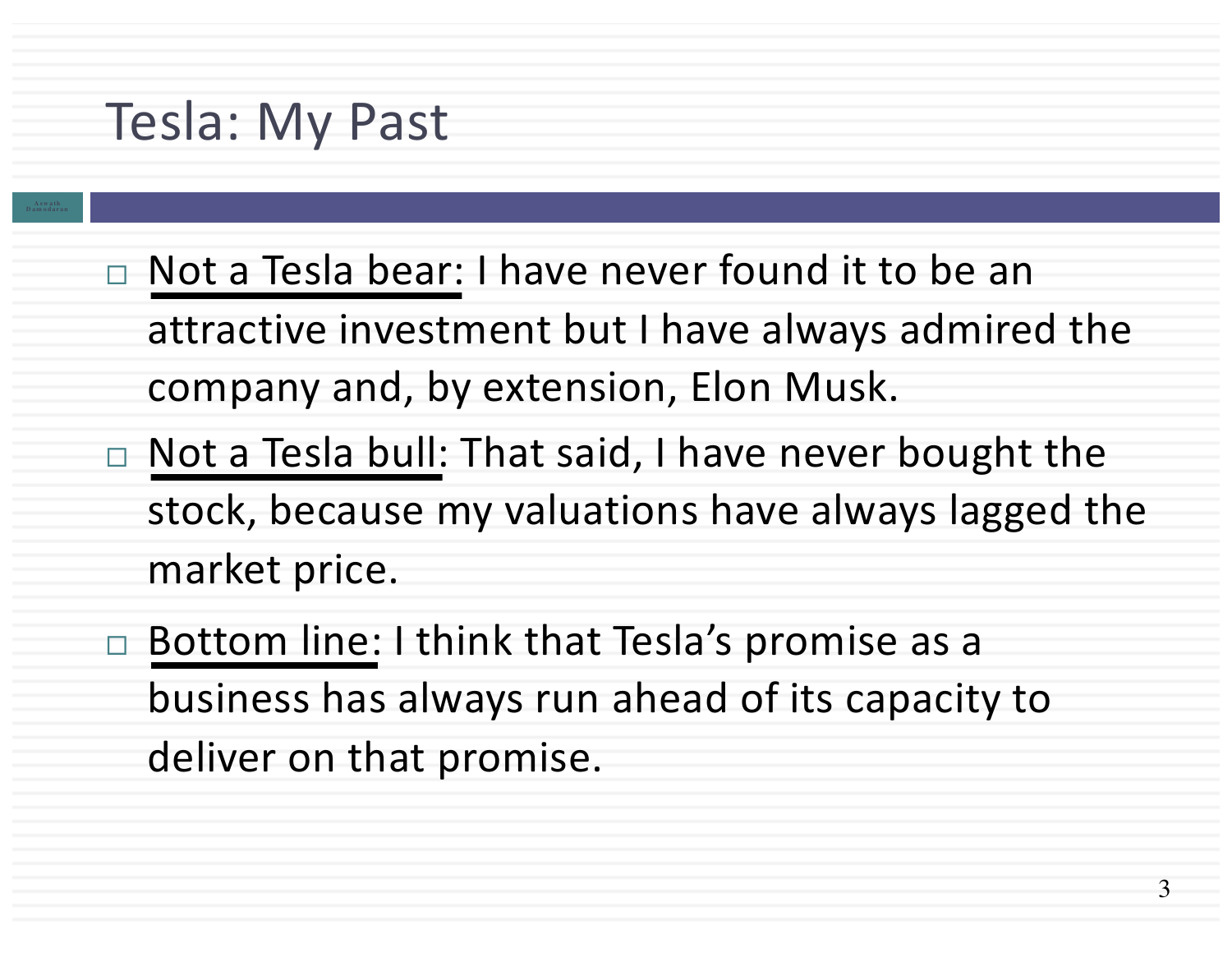# The Story Story (from 2016)

- 1. It the ultimate story stock, which is how I described it in [a post in 2016](http://aswathdamodaran.blogspot.com/2016/07/tesla-story-meets-numbers-promise-meets.html), explaining both its price volatility and its capacity to weather bad news.
- 2. Built around a personality: Investors in Tesla were more investors in Elon Musk, than in the company, with the company reflecting his strengths, a surplus of vision and out-of-the-box thinking, and his weaknesses, an unwillingness to pay attention to operating details and financial first principles in running the company.

**4**

4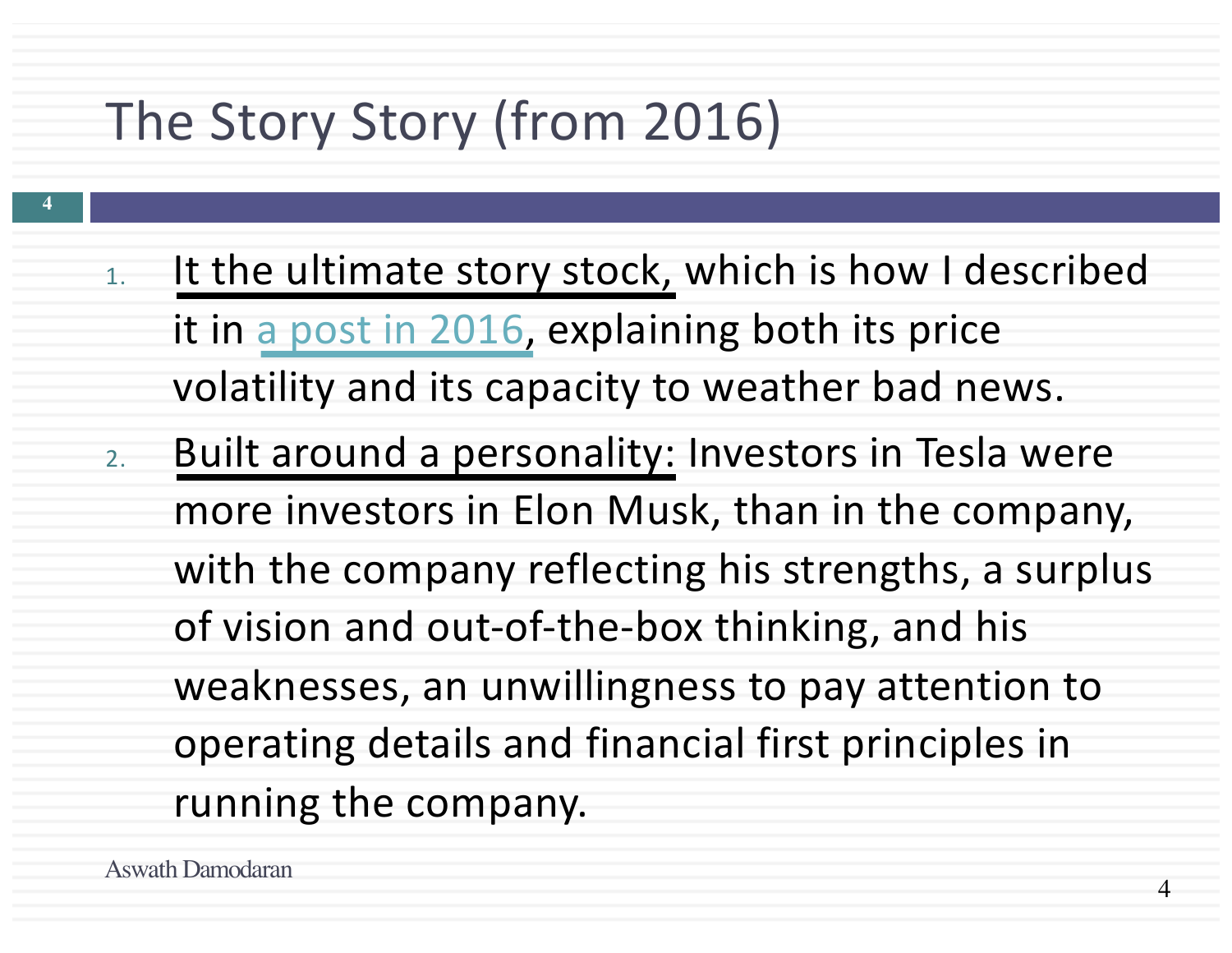# Violating Financial First Principles?

- 1. The acquisition of Solar City: In acquiring Solar City, a company where Musk was a lead stockholder and his cousin was CEO, Tesla had to not only overcome the perception of a conflicted deal, but acquired a company with negative cash flows in a rapidly commoditizing business, not a great fit for a company that had its own cash flow problems.
- $\Box$  2. The turn to debt: Tesla's decided to borrow more than \$5 billion in September 2017 to fund its capital needs, an act that was almost incomprehensible, given Tesla's standing at the time. As I noted in a [post at that time,](http://aswathdamodaran.blogspot.com/2017/08/a-tesla-2017-update-disruptive-force.html) there was no good reason that could be offered for that borrowing, since none of the usual arguments for debt applied.

**5**

5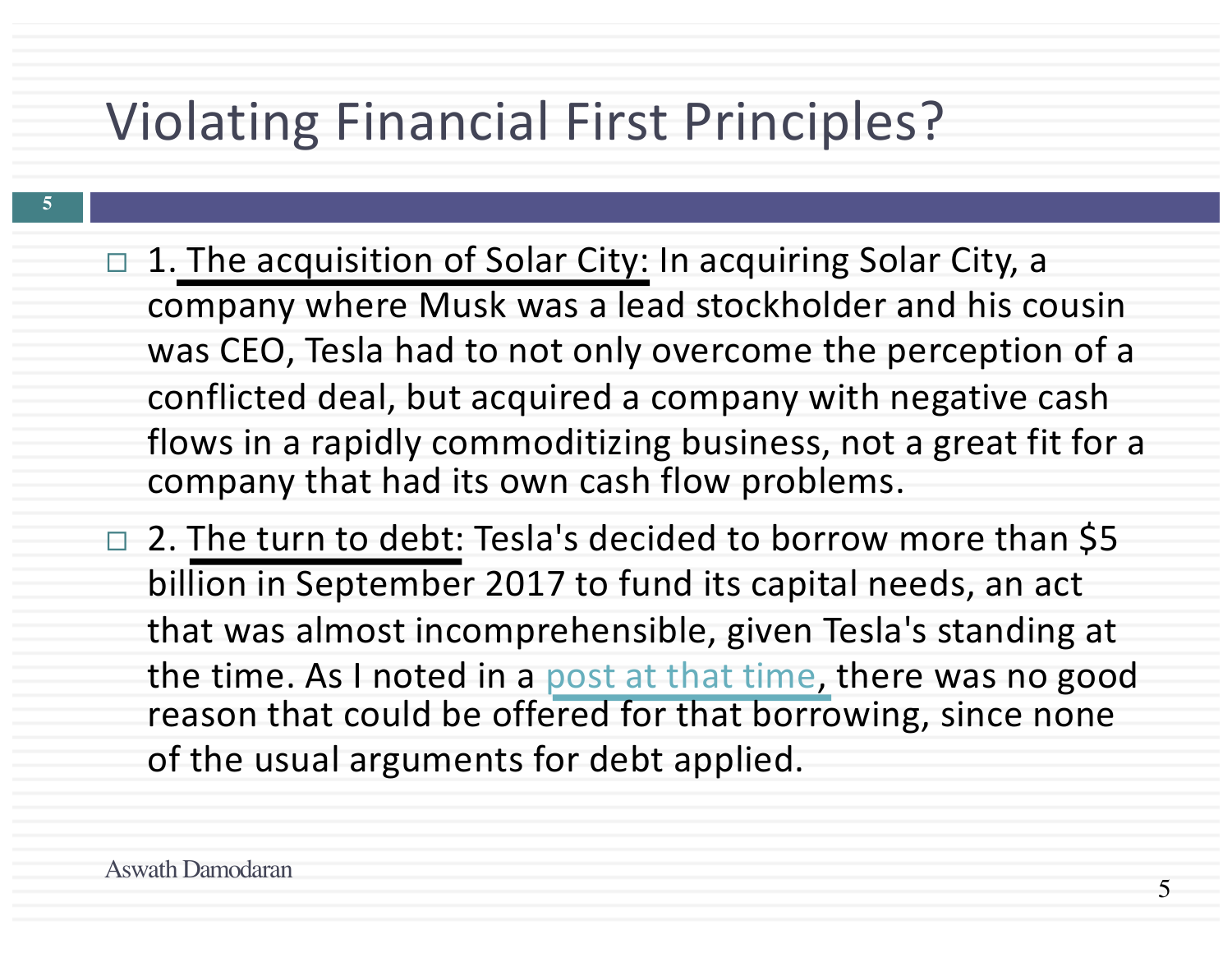### Tesla: Financial Update

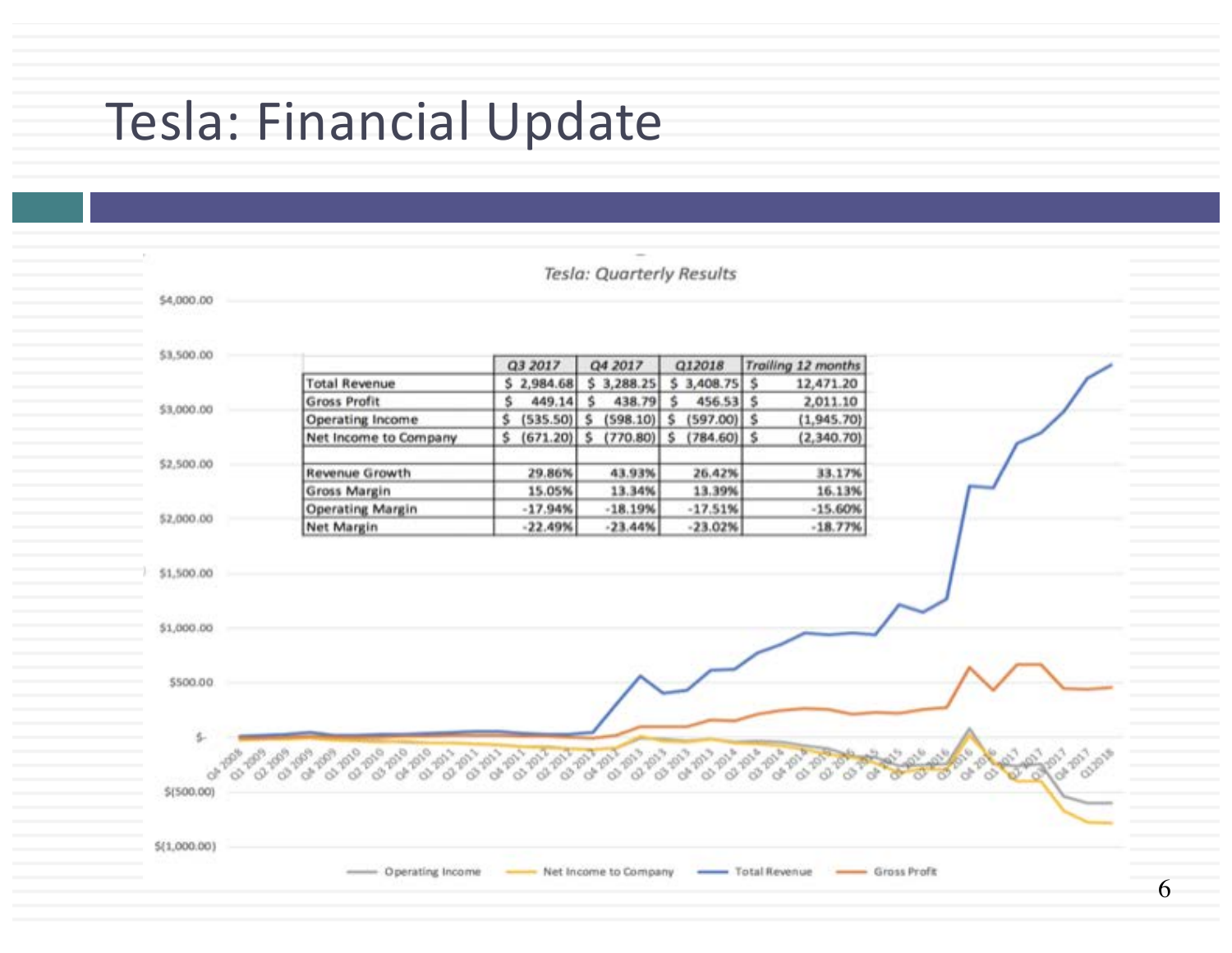### Tesla: The Earnings Call

- $\Box$  Elon Musk, a few minutes into the most recent earnings call, blew up at at Toni Sacconaghi, a Sanford Bernstein analyst, calling his question about future capital needs "boring and boneheaded".
- $\Box$  He then proceeded to stop taking questions from analysts entirely and answered only questions posed on YouTube by investors gathered by a recent start-up.
- $\Box$  While the market reaction to the bizarre earnings call was negative, with the stock dropping 5.5%, the stock, as it has so many times before, recovered in the weeks after and climbed to close to all-time highs.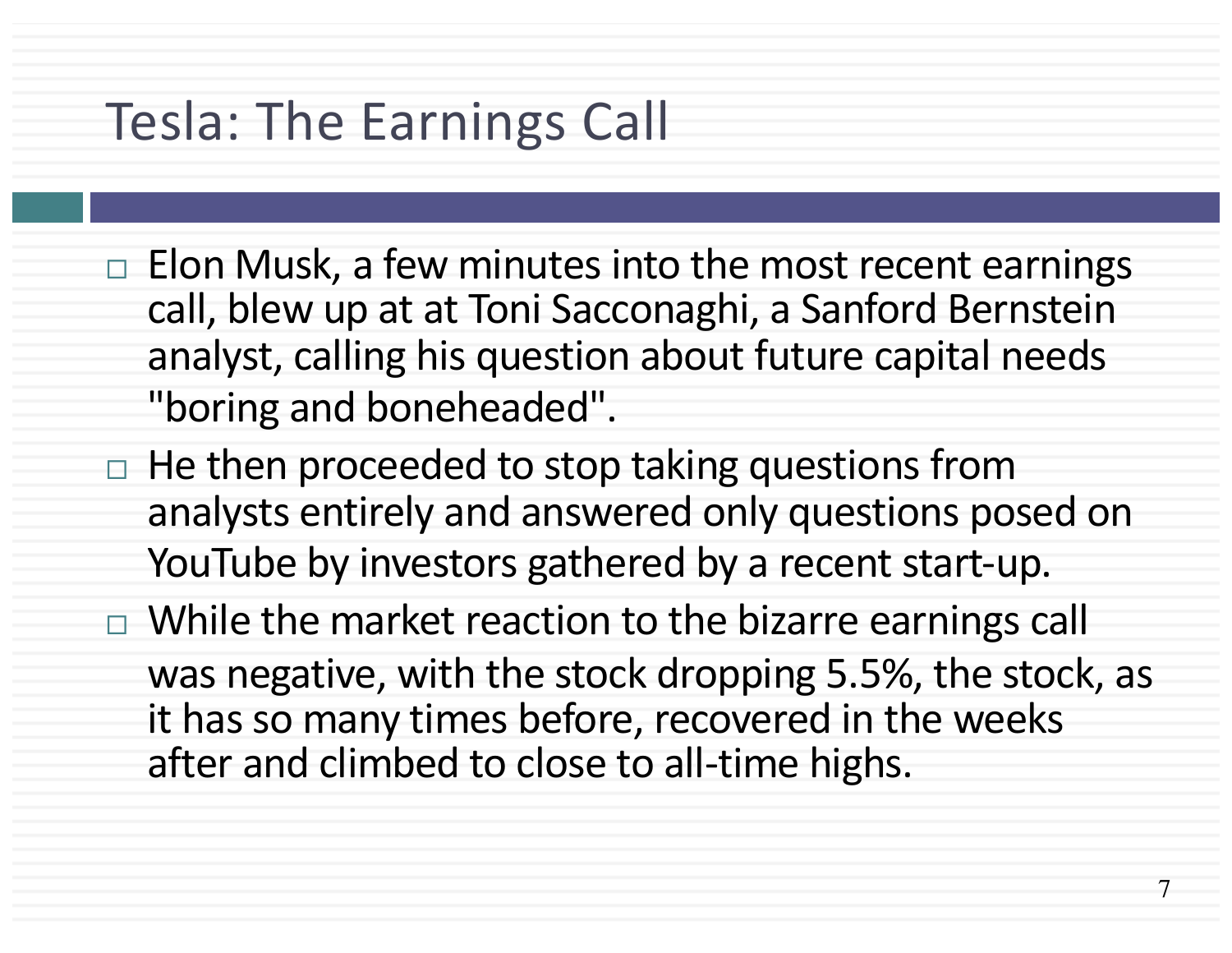# Tesla: Other News from Elon

- 1. He announced that given Tesla's financial constraints, the company would focus. at least for the next few months, on turning out the higher priced version of the Tesla 3, priced at \$75,000 rather than the \$35,000 base price that he had announced as part of the original rollout. His reasons for doing so, i.e., that shipping the lower cost model would cause Tesla to "lose money and die" suggest that the lower priced version may not be viable.
- 2. He also announced that Tesla would lay off 9% of its employees, mostly from the Solar City portion of the company, explaining that the company needed to move towards sustained profitability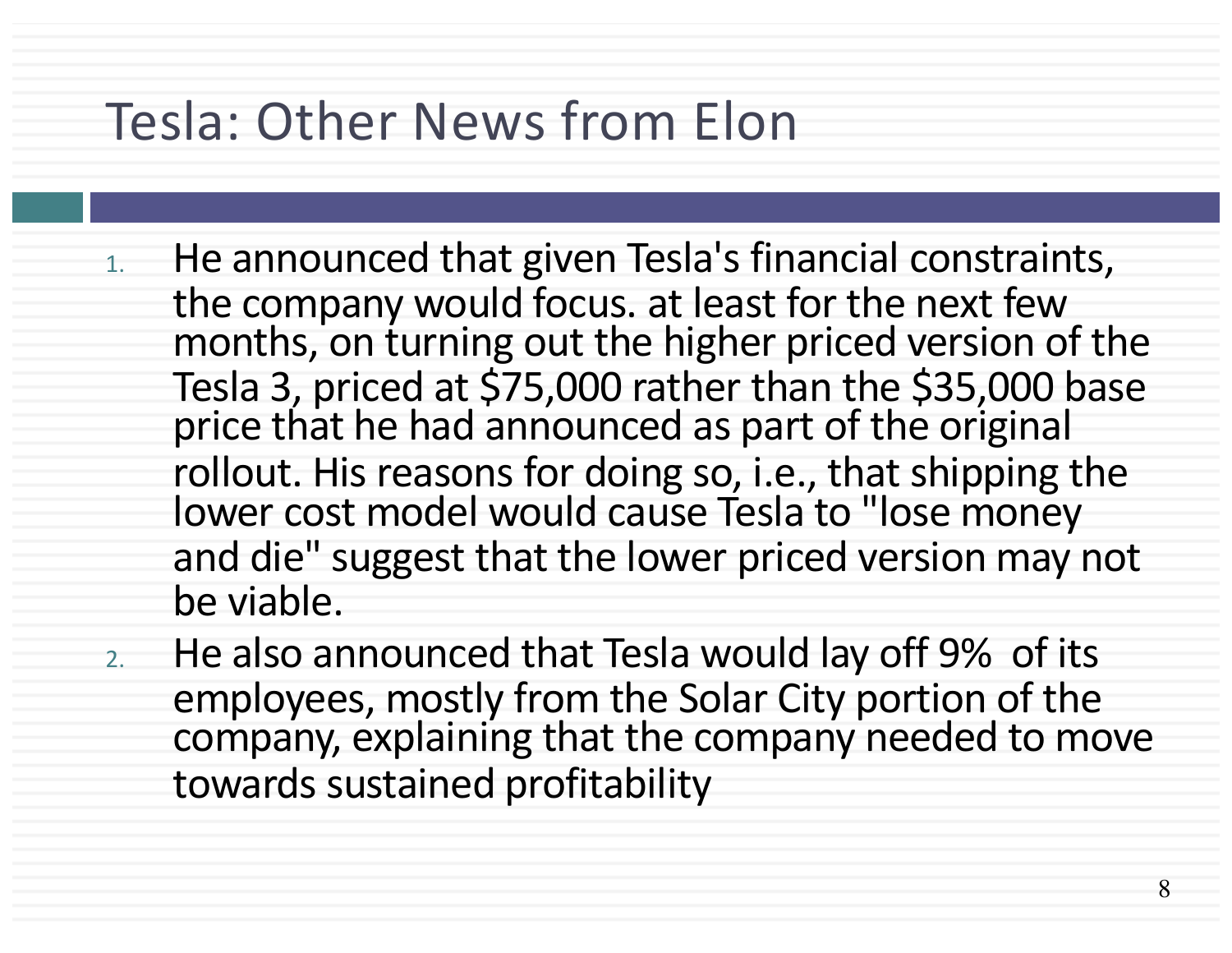# Tesla's focus (for the moment)

- $\Box$  Need to become "profitable and will be "cash flow positive" by the third quarter. In fact, Musk has been categorical that Tesla will not need to raise capital to cover its investment needs in the future, in response to stories in the press that Tesla would need to raise between billions to cover its growth plans.
- $\Box$  Manufacturing 5000 cars from its assembly lines each week, a meager number for most auto makers but driving decision making at Tesla. It is in pursuit of this goal that Tesla has augmented its Fremont plant with [additional tented assembly lines,](https://arstechnica.com/cars/2018/06/elon-musk-lauds-new-temporary-assembly-tent-as-factory-2-0-awaits/) Musk has been ["sleeping on the factory floor"](https://www.cnbc.com/2018/04/11/elon-musk-says-he-is-sleeping-on-tesla-factory-floor-to-save-time.html) and at least partly pulled back on its plan to [replace workers with robots.](https://www.theguardian.com/technology/2018/apr/16/elon-musk-humans-robots-slow-down-tesla-model-3-production)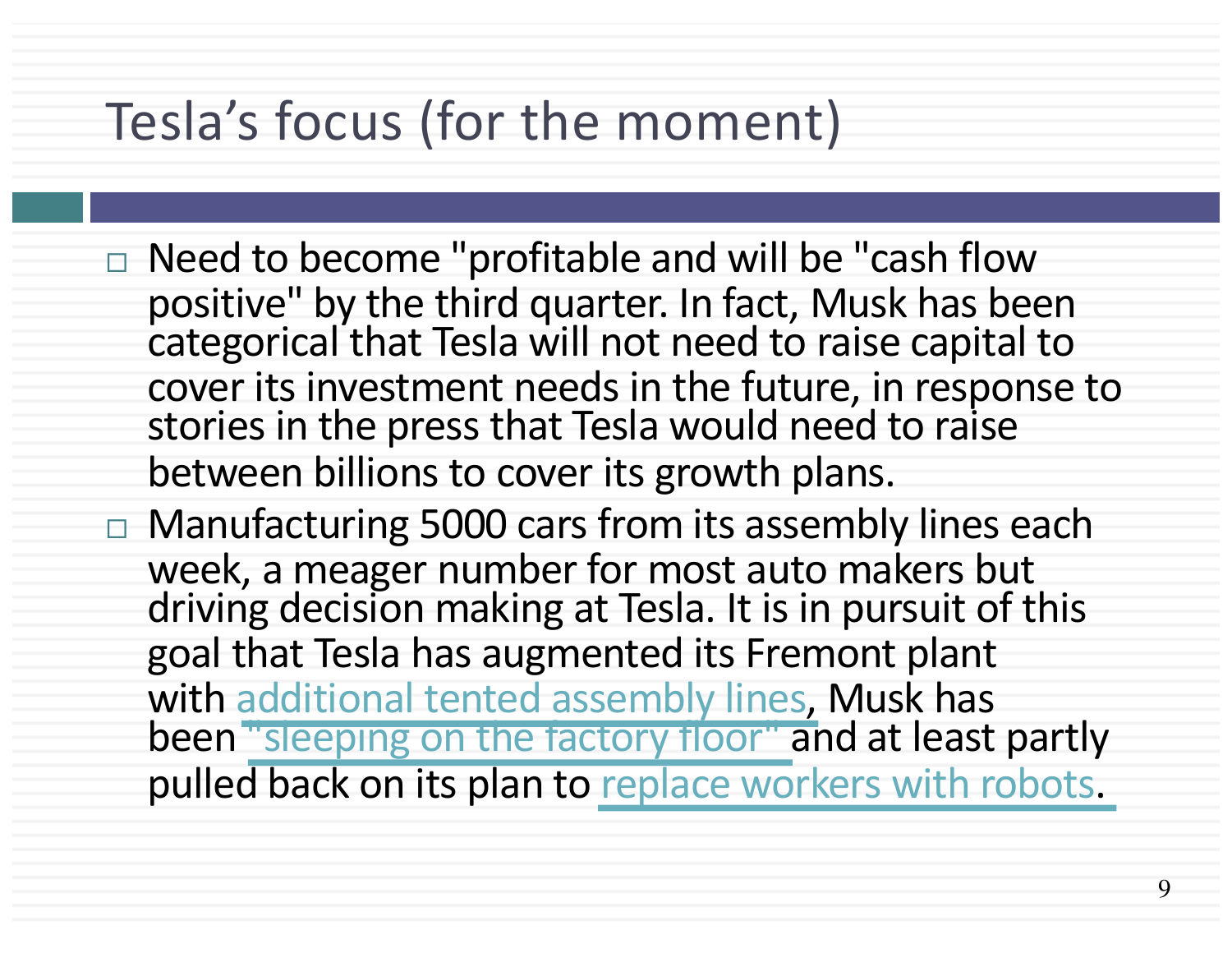# Value Driver 1: Revenues

| Company Name                                | Country              |              | Enterprise Value Market Cap (in US \$) Revenues |                           | EV/Sales |
|---------------------------------------------|----------------------|--------------|-------------------------------------------------|---------------------------|----------|
| Volkswagen Aktiengesellschaft               | Germany              | \$278,738.14 |                                                 | \$88,540.90 \$286,698.30! | 0.97     |
| <b>Toyota Motor Corporation</b>             | Japan                | \$359,588.70 |                                                 | \$199,925.40 \$276,630.20 | 1.30     |
| Daimler AG                                  | Germany              | \$222,284.67 |                                                 | \$74,886.10 \$203,933.70  | 1.09     |
| Ford Motor Company                          | <b>United States</b> | \$197,755.18 |                                                 | \$47,381.10 \$159,589.00  | 1.24     |
| Honda Motor Co., Ltd                        | Japan                | \$97,833.80  |                                                 | \$55,062.50 \$144,636.80  | 0.68     |
| General Motors Company                      | <b>United States</b> | \$150,481.24 |                                                 | \$59,563.00 \$144,421.00  | 1.04     |
| <b>SAIC Motor Corporation Limited</b>       | China                | \$58,738.24  |                                                 | \$64,865.00 \$143,679.50  | 0.41     |
| Fiat Chrysler Automobiles N.V.              | United Kingdom       | \$39,113.11  |                                                 | \$31,680.30 \$135,633.90  | 0.29     |
| Bayerische Motoren Werke Aktiengesellschaft | Germany              | \$173,148.07 |                                                 | \$63,385.00 \$120,051.70  | 1.44     |
| Nissan Motor Co., Ltd.                      | Japan                | \$100,563.30 |                                                 | \$38,386.30 \$112,529.30  | 0.89     |
| Hyundai Motor Company                       | South Korea          | \$82,479.20  | \$24,185.80                                     | \$89,915.90               | 0.92     |
| Peugeot S.A.                                | France               | \$18,532.66  | \$21,686.00                                     | \$78,302.10               | 0.24     |
| AUDI AG                                     | Germany              | \$26,607.63  | \$38,837.40                                     | \$72,199.80               | 0.37     |
| Renault SA                                  | France               | \$69,542.53  | \$25,133.00                                     | \$70,569.20               | 0.99     |
| Kia Motors Corporation                      | South Korea          | \$16,874.60  | \$11,370.00                                     | \$50,168.10               | 0.34     |
| <b>Tata Motors Limited</b>                  | India                | \$20,977.10  | \$14,310.90                                     | \$45,215.90               | 0.46     |
| Suzuki Motor Corporation                    | Japan                | \$25,112.10  | \$25,328.10                                     | \$35,377.00               | 0.71     |
| Mazda Motor Corporation                     | Japan                | \$8,872.60   | \$7,911.90                                      | \$32,710.60               | 0.27     |
| Subaru Corporation                          | Japan                | \$16,866.90  | \$23,262.00                                     | \$32,062.70               | 0.53     |
| <b>BAIC Motor Corporation Limited</b>       | China                | \$5,675.83   | \$8,222.50                                      | \$21,925.60               | 0.26     |
| Tesla, Inc. (2018)                          | <b>United States</b> | \$70,781.58  | \$59,860.80                                     | \$12,471.20               | 5.68     |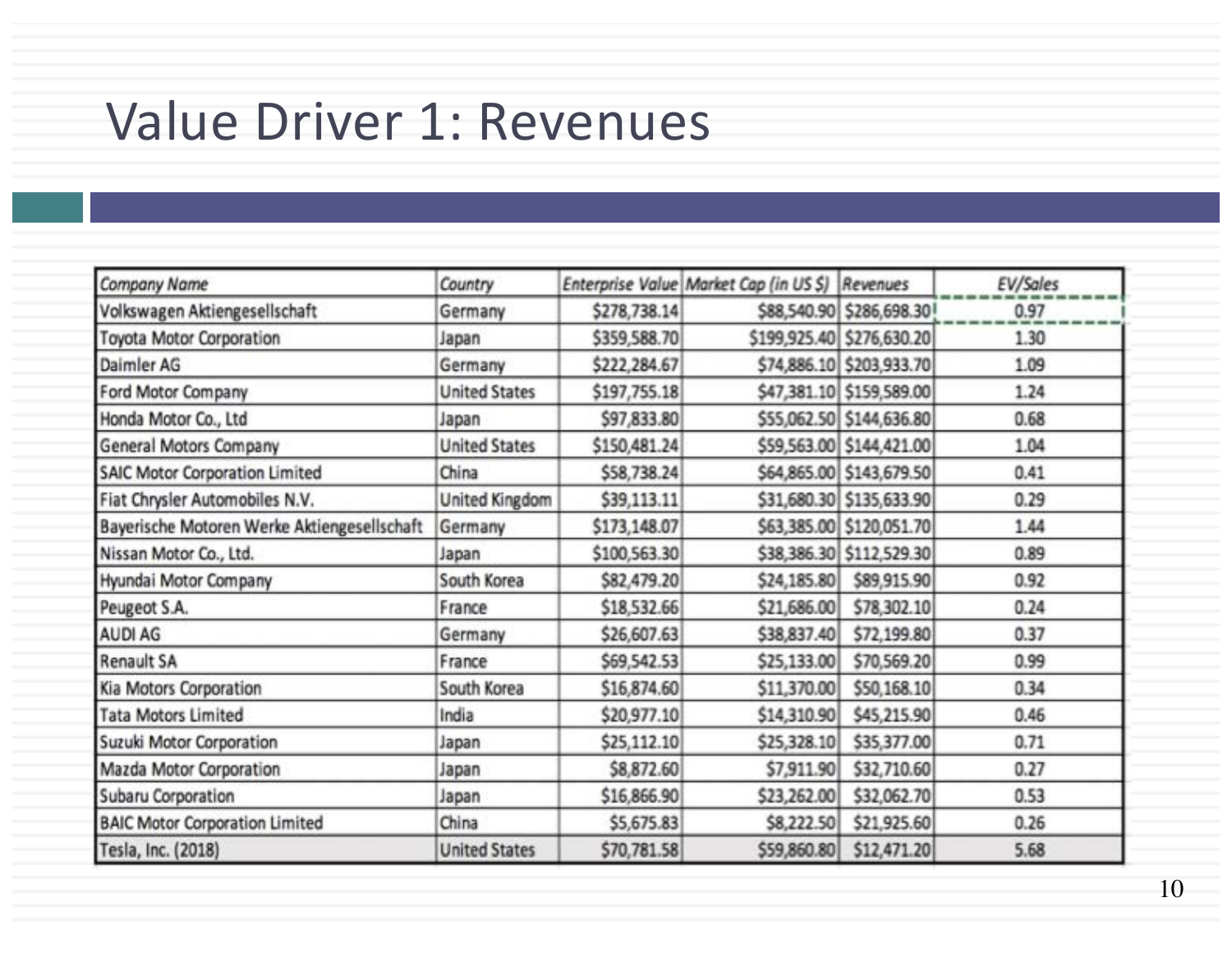# Value Driver 2: Operating Margin

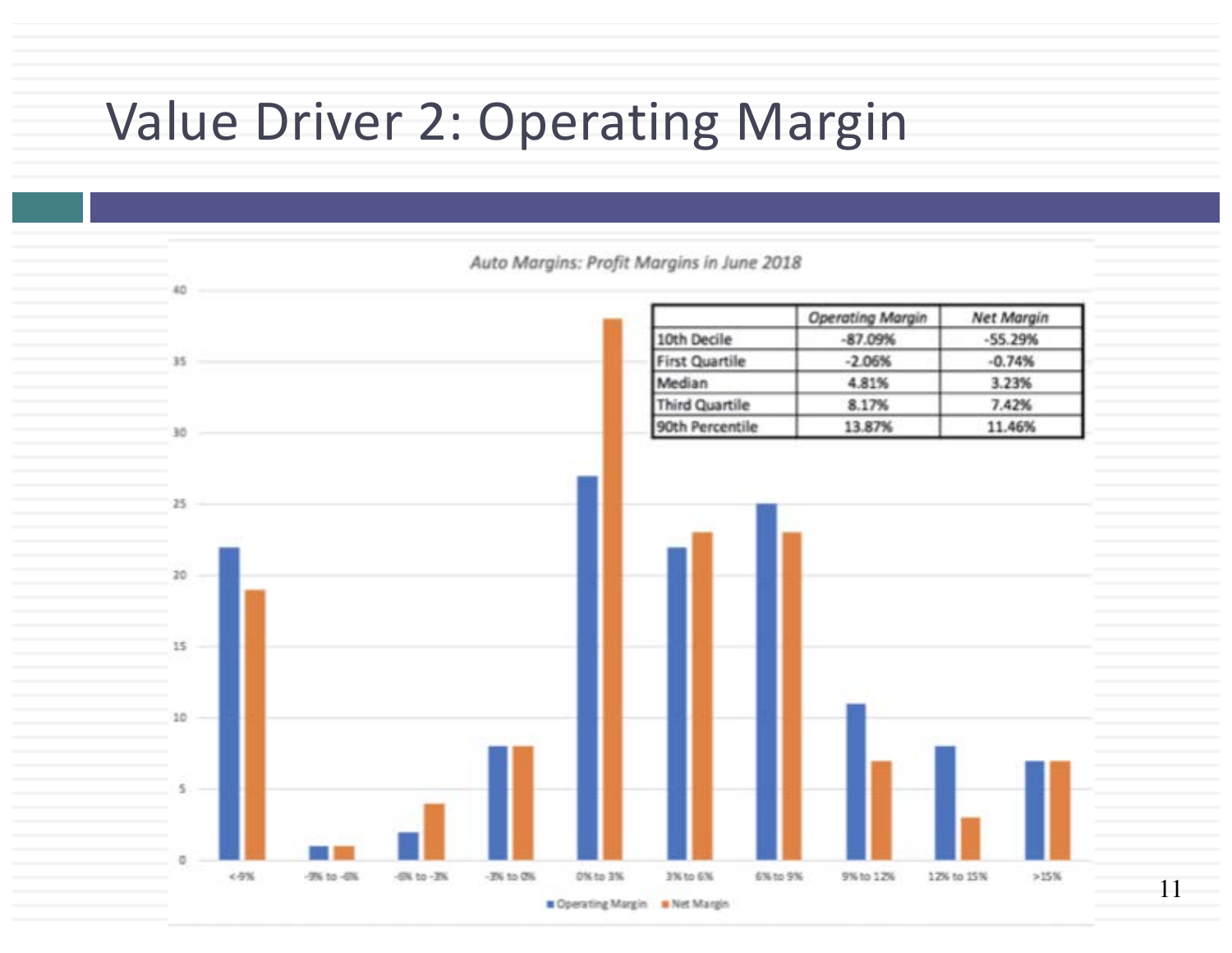### Value Driver 3: Reinvestment



summer Calgar Pressure and Carolinal Technol Disponences. month inconstant Cardinal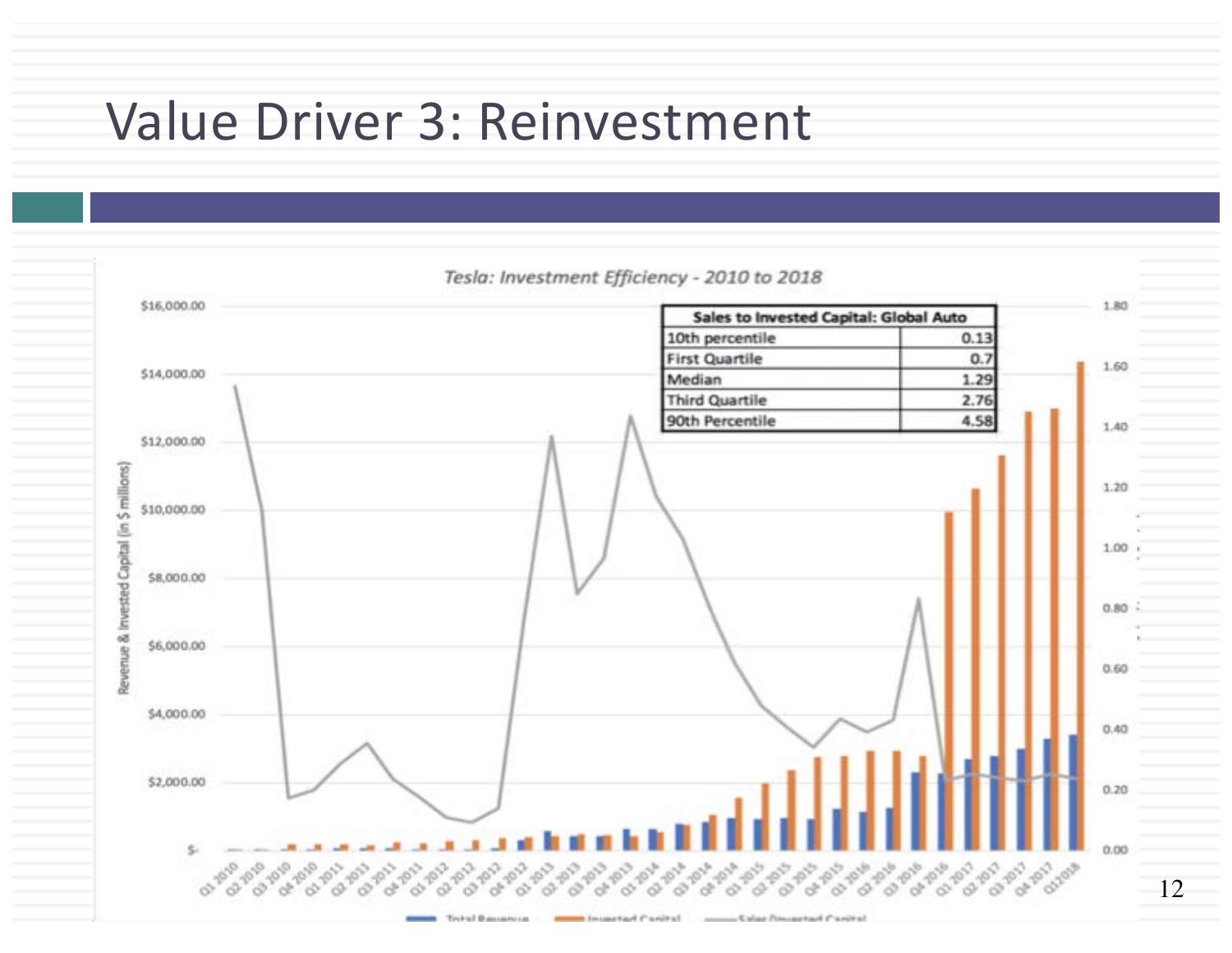# Value Driver 4: Risk

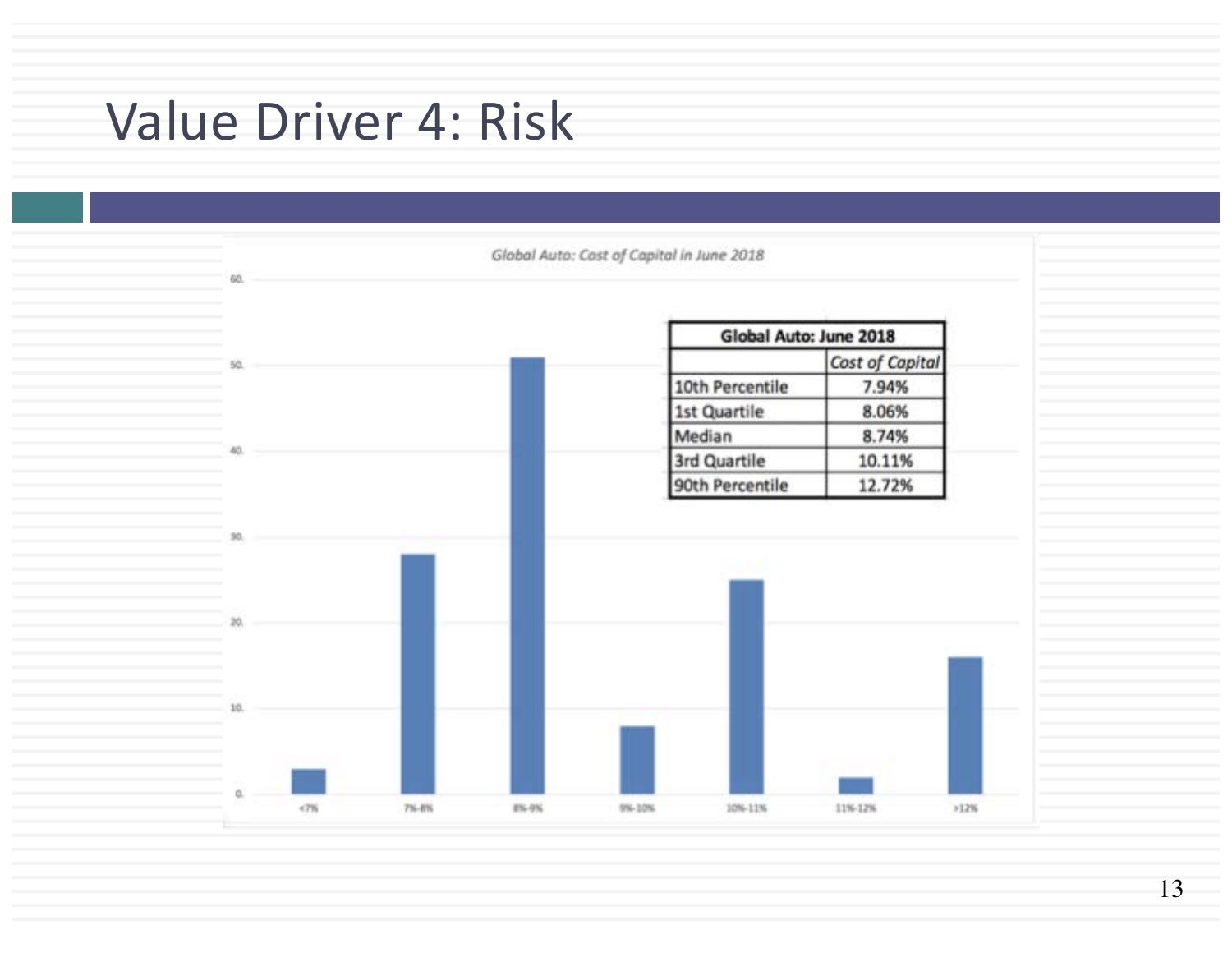# Possible, Plausible and Probable Tesla Stories

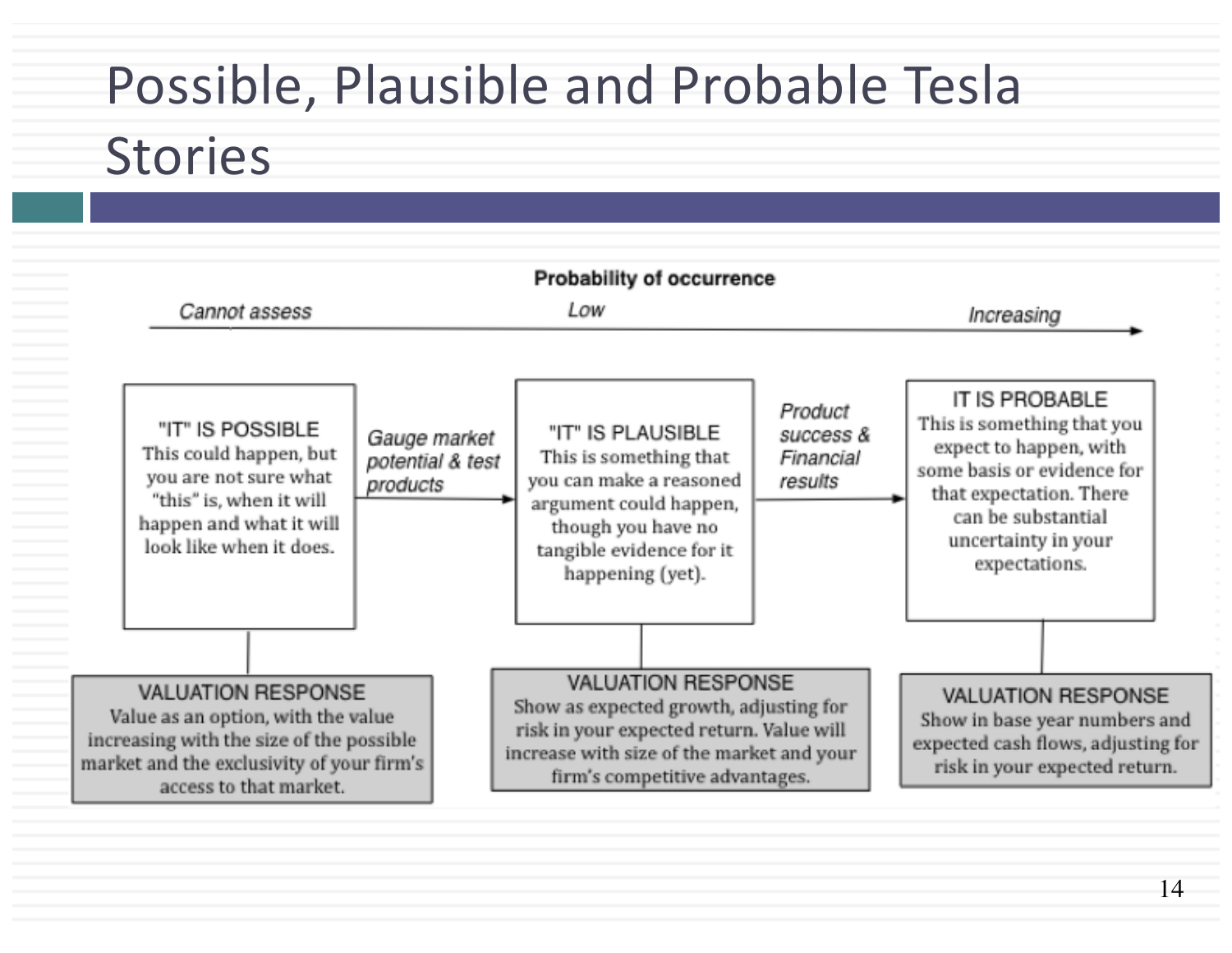# A Plausible Path to \$400/share? The Royal Flush

- □ Increase revenues ten-fold over the next decade: Tesla's current revenues of \$12.5 billion will have to increase to \$120 billion or more in the next ten years, giving it revenues close to those of BMW today. Assuming an average car price of \$60,000, that would translate into 2 million cars sold in year 10, illustrating why the focus on whether Tesla can hit its target of 5,000 cars a week is missing the big picture.
- $\Box$  Improve operating margins to match the most profitable auto companies: Its pre-tax operating margin will climb to 12%, well above the median auto margin of 4.81% or BMW's 9.89%, powered by brand name and pricing power.
- $\Box$  Invest more efficiently than the sector: Reinvest more efficiently, delivering about \$2.25 in revenues for every dollar of capital invested, much higher than than the typical auto firm. To provide perspective, Tesla in year 10 will have to deliver BMW-like revenues with about a third of BMW's invested capital
- □ Navigate its way through debt to safety: Finally, as it moves towards becoming a much larger, more profitable firm, Tesla will also have to meet its commitments on current debt and not add to the mix, at least for the near term. In terms of operating risk, Tesla will have to face a cost of capital of 8.29%, in line with the typical auto firm.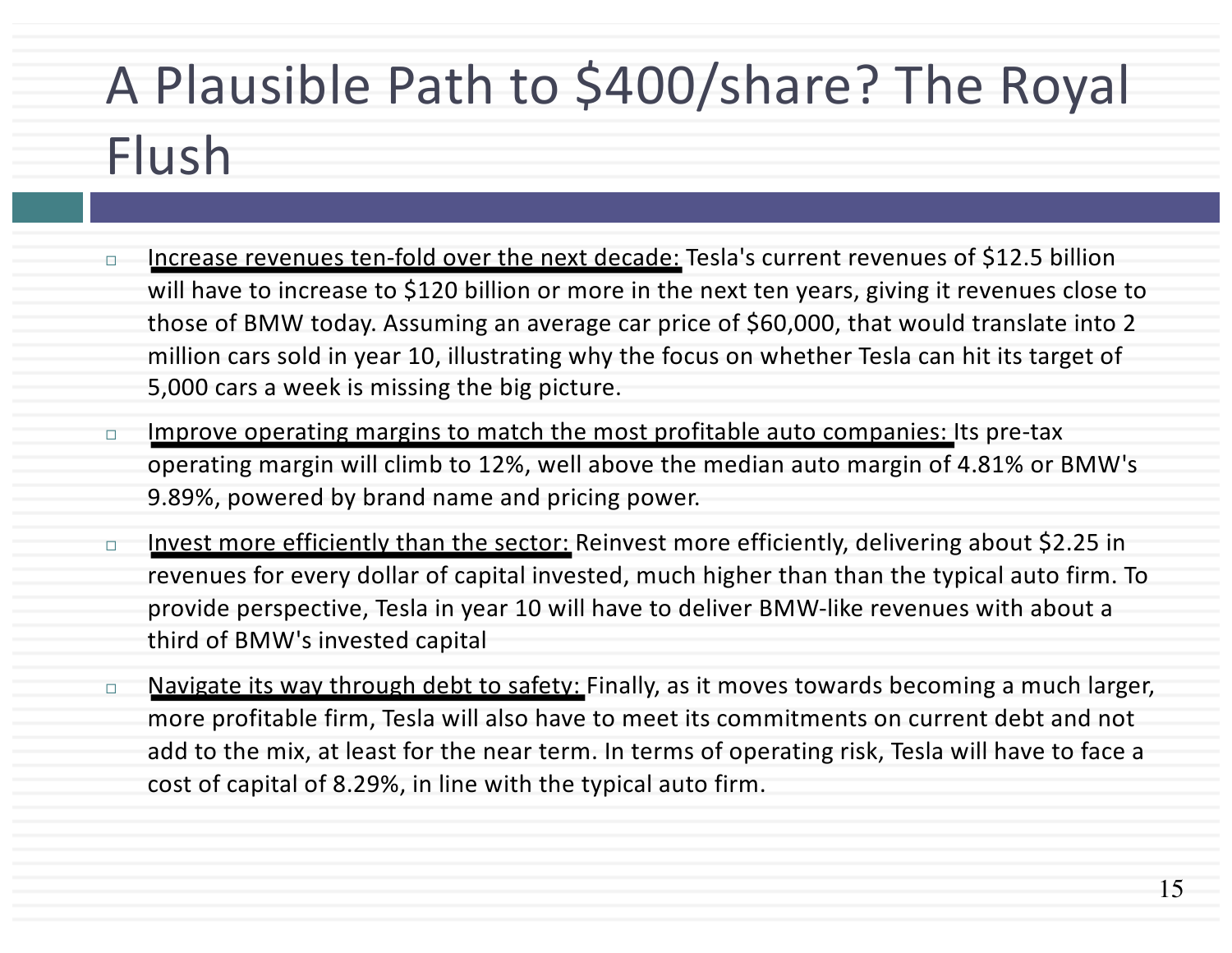#### Tesla

#### **The Royal Flush**

Tesla will be able to pull of the equivalent of a royal flush by increasing revenues ten-fold over the next decade, to make itself among the ten largest auto companies in the world in terms of sales, while also improving operating margins to match the very top echelon of auto companies and reinvesting far more efficiently than the typical auto company. Along the way, it will be able to manage its debt burden and become an average risk company.

|                                           |               |                             |           |               |           | <b>The Assumptions</b>          |                                |                                              |                                               |  |
|-------------------------------------------|---------------|-----------------------------|-----------|---------------|-----------|---------------------------------|--------------------------------|----------------------------------------------|-----------------------------------------------|--|
|                                           | Base year     | Years 1-5<br>Years $6-10$   |           |               |           | After year 10                   |                                | Link to story                                |                                               |  |
| Revenues (a)                              | 12,471<br>s   | 36.00%                      | 3.00%     |               |           |                                 |                                | 3.00%                                        | High-end mass auto company (BMW like)         |  |
| Operating margin (b)                      | $-11.37%$     | $-11.37%$                   | +12.00%   |               |           |                                 |                                | 12.00%                                       | At the 85th percentile of auto companies      |  |
| Tax rate                                  | 25.00%        | 25.00%                      | $+25.00%$ |               |           |                                 | 25.00%                         |                                              | Global average tax rate, after NOLs run out   |  |
| Reinvestment (c)                          |               | Sales to capital ratio 2.25 |           |               |           | $RIR =$                         |                                | 30.00%                                       | Invest more efficiently than other auto firms |  |
| Return on capital                         | $-8.71%$      | Marginal ROIC =<br>33.04%   |           |               |           |                                 | 10.00%                         | Earn excess returns in the long term (brand) |                                               |  |
| Cost of capital (d)                       |               | 7.50%<br>8.29%              |           |               |           |                                 |                                | 7.50%                                        | Move towards average risk company             |  |
|                                           |               |                             |           |               |           | The Cash Flows                  |                                |                                              |                                               |  |
|                                           | Revenues      | <b>Operating Margin</b>     | EBIT      |               |           | $EBIT(1-t)$                     |                                | Reinvestment                                 | FCFF                                          |  |
|                                           | \$<br>16,961  | $-6.69%$                    | s         | $(1, 135)$ \$ |           | $(1, 135)$ \$                   |                                | 1,995                                        | $\vert$ s<br>(3, 131)                         |  |
| 2                                         | \$<br>23,067  | $-2.02%$                    | \$        | $(466)$ \$    |           | $(466)$ \$                      |                                | $2,714$ \$                                   | (3, 180)                                      |  |
| 3                                         | \$<br>31,371  | 2.65%                       | \$        | 832           | $\vert$ s | 832                             | l s                            | 3,691                                        | $\vert$ s<br>(2,858)                          |  |
| 4                                         | 42,664<br>s   | 7.33%                       | \$        | 3,126         | $\vert$ s | 2,537                           | l s                            | $5,019$ $S$                                  | (2, 483)                                      |  |
| 5                                         | \$<br>58,023  | 12.00%                      | \$        | $6,963$ \$    |           | 5,222                           | l s                            | $6,826$ \$                                   | (1,604)                                       |  |
| 6                                         | \$<br>75,082  | 12.00%                      | \$        | $9,010$ S     |           | 6,757                           | l s                            | $7,582$ \$                                   | (824)                                         |  |
| $\overline{1}$                            | 92,201<br>s   | 12.00%                      | \$        | 11,064        | l s       | 8,298                           | l s                            | $7,608$ $\mid$ \$                            | 690                                           |  |
| 8                                         | 107,138<br>\$ | 12.00%                      | \$        | 12,857        | $\vert$ s | 9,642                           | ١s                             | $6,638$ \$                                   | 3,004                                         |  |
| 9                                         | 117,423<br>\$ | 12.00%                      | \$        | 14,091        | $\vert$ s | 10,568                          | İs                             | $4,571$ \$                                   | 5,997                                         |  |
| 10                                        | s<br>120,945  | 12.00%                      | \$        | 14,513        | $\vert$ s | 10,885                          | l s                            | $1,566$ \$                                   | 9,319                                         |  |
| Terminal year                             | 124,574<br>s  | 12.00%                      | \$        | 14,949        | ¢         | $11,212$ \$                     |                                | $3,363$ $5$                                  | 7,848                                         |  |
|                                           |               |                             |           |               |           | The Value                       |                                |                                              |                                               |  |
| Terminal value                            |               |                             | \$        | 174,403       |           |                                 |                                |                                              |                                               |  |
| PV(Terminal value)                        |               |                             | 5         | 80,367        |           |                                 |                                |                                              |                                               |  |
| PV (CF over next 10 years)                |               | s                           | (1, 983)  |               |           |                                 |                                |                                              |                                               |  |
| Value of operating assets =               |               | s                           | 78,384    |               |           |                                 |                                |                                              |                                               |  |
| Adjustment for distress                   |               | \$                          |           |               |           |                                 | Probability of failure = 0.00% |                                              |                                               |  |
| Debt & Mnority Interests                  |               | \$                          | 11,875    |               |           |                                 |                                |                                              |                                               |  |
| \$<br>+ Cash & Other Non-operating assets |               |                             | 2,666     |               |           |                                 |                                |                                              |                                               |  |
| \$<br>Value of equity                     |               |                             | 69,176    |               |           |                                 |                                |                                              |                                               |  |
| Value of equity options                   |               | \$                          |           |               |           |                                 |                                |                                              |                                               |  |
| Number of shares                          |               |                             | 167.50    |               |           |                                 |                                |                                              |                                               |  |
| Value per share<br>s                      |               | 412.99                      |           |               |           | Stock was trading at = \$360.00 |                                |                                              |                                               |  |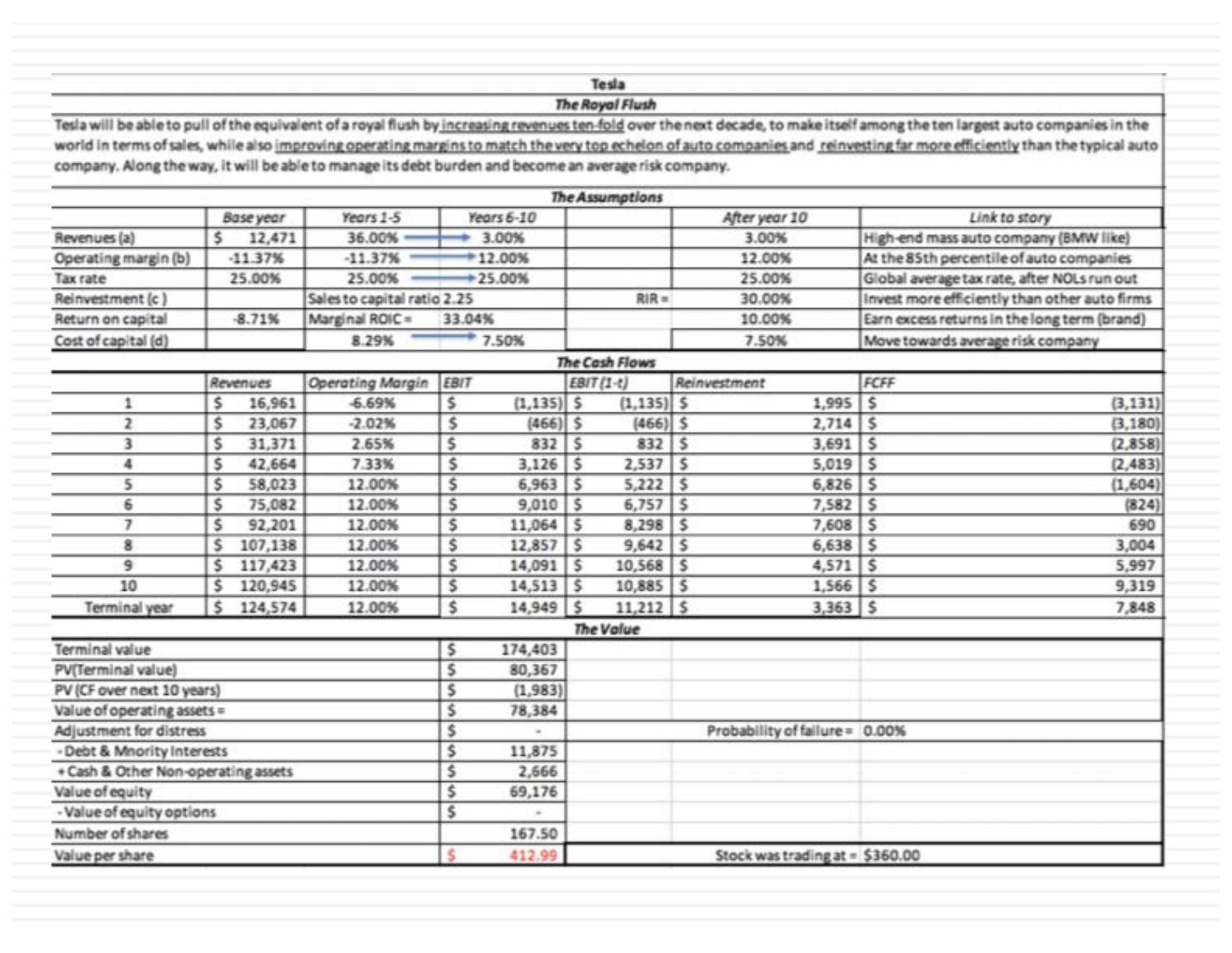# Musk's Tesla Story: A Fairy Tale?

- $\Box$  If you believe Elon Musk, Tesla will be able to become a large automobile company with above-average margins, without having to access capital markets and turning the corner quickly when it comes to profitability.
- $\Box$  There is no chance that Tesla can deliver what it needs to, in terms of scaling up revenues and improving profitability, to justify its market capitalization, without raising new equity along the way.
- $\Box$  This is a fairy tale and if you are a Tesla investor, you have to hope that this is a bluff and that Tesla will be willing to raise new equity to keep its growth alive.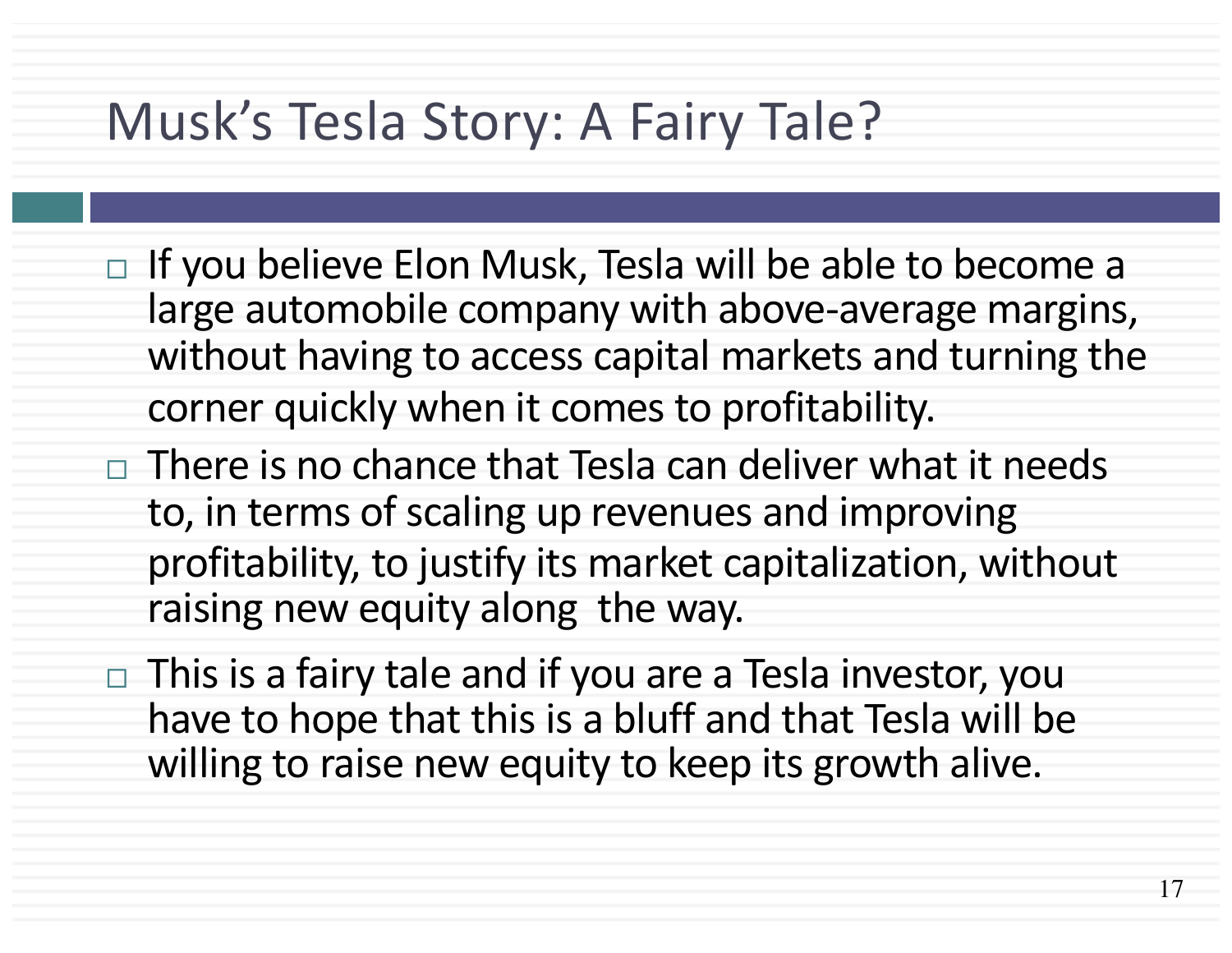### My Tesla Story

- $\Box$  Revenues of \$100 billion: Tesla will be able to grow revenues substantially over the next decade.
- $\Box$  With very good margins: Improve margins to rank among the more profitable auto companies.
- $\Box$  Reinvest efficiently: I also think that Elon Musk will back track on his promise of not having to raise fresh capital and that Tesla will invest billions into new plant and equipment, more efficiently than other auto companies.
- $\Box$  Keeping risk in check: On the risk front, I am comfortable with assuming that operating risk will stabilize over time, but I also think that the debt burden will pose a danger to survival, at least for the next year or two.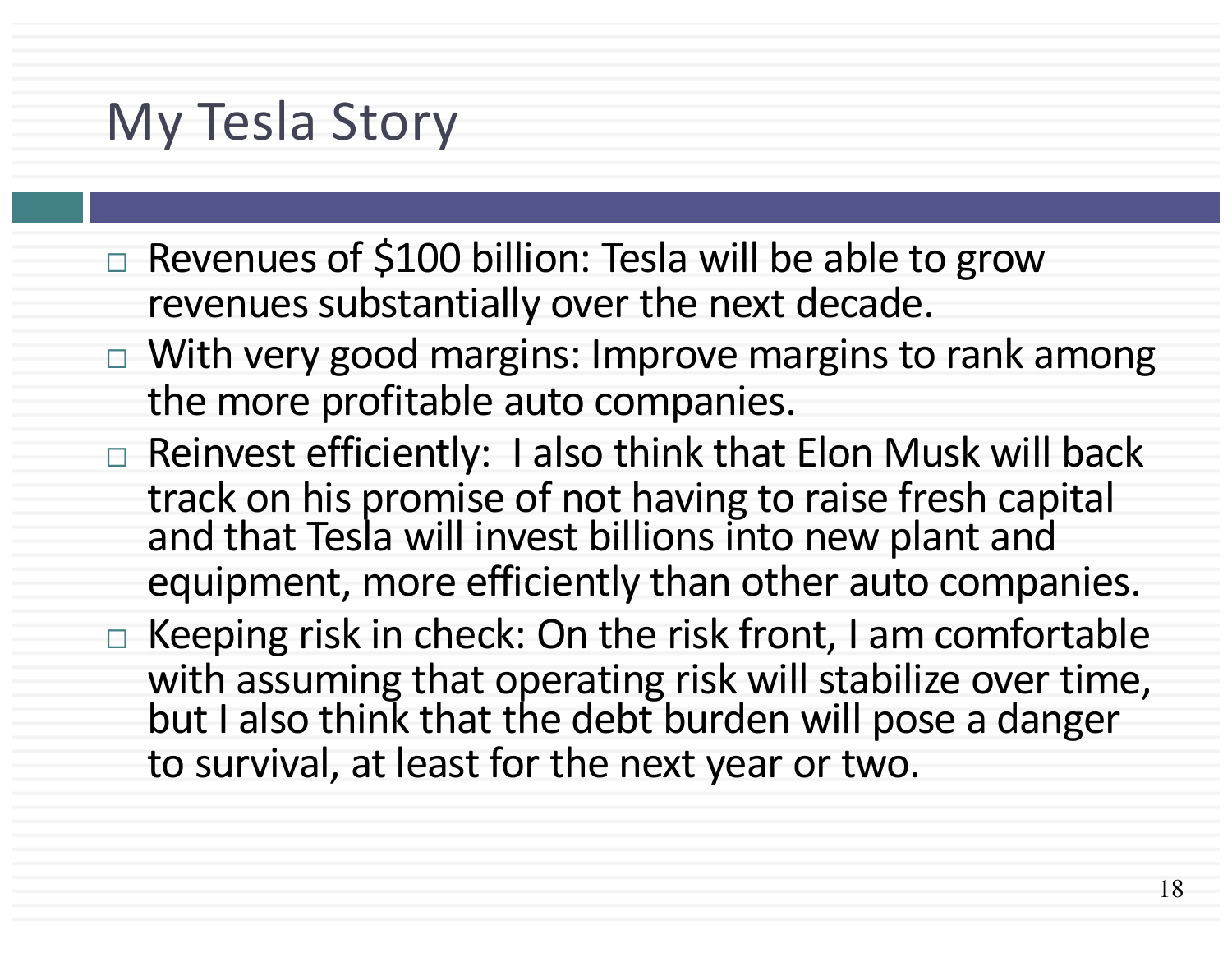Tesla

#### **An Optimistic Story**

Tesla will create a niche for itself as a high-end auto company, deilivering \$100 billion in revenues in year 10, while also delivering on profitability (with margins in the 75th percentile of auto firms) and raising enough capital to cover its large reinvestment needs for the much of the next decade. While Tesla's operating risk will move towards average over time, its debt burden puts it at risk of default, albeit small (5%), in the near future.

|                                           |                                     |                             |                 |               | <b>The Assumptions</b>         |                                   |                                                                             |
|-------------------------------------------|-------------------------------------|-----------------------------|-----------------|---------------|--------------------------------|-----------------------------------|-----------------------------------------------------------------------------|
|                                           | Years 1-5<br><b>Base year</b>       |                             | Years 6-10      |               |                                | After year 10                     | Link to story                                                               |
| Revenues (a)                              | 12,471<br>s                         | 32.00%                      | 3.00%           |               |                                | 3.00%                             | Eight-fold increase in revenues; about 1.6<br>million cars sold in year 10. |
| Operating margin (b)                      | $-11.37%$                           | $-11.37%$                   | $*10.00%$       |               |                                | 10.00%                            | At the 75th percentile of global auto                                       |
| Tax rate                                  | 25.00%                              | 25.00%                      | $+25.00%$       |               |                                | 25.00%                            | Global average tax rate, after NOLs used up                                 |
| Reinvestment (c)                          |                                     | Sales to capital ratio 2.00 |                 |               | $RIR =$                        | 30.00%                            | Invest more efficiently than typical auto firm.                             |
| Return on capital                         | $-8.71%$                            | Marginal ROIC =<br>22.14%   |                 |               |                                | 10.00%                            | Brand name power generates excess returns                                   |
| Cost of capital (d)                       |                                     | 7.50%<br>8.29%              |                 |               |                                | 7.50%                             | Converge on average risk firm over time.                                    |
|                                           |                                     |                             |                 |               | The Cash Flows                 |                                   |                                                                             |
|                                           | Revenues<br><b>Operating Margin</b> |                             | EBIT            |               | $EBIT(1-t)$                    | Reinvestment                      | FCFF                                                                        |
| 1                                         | 16,462<br>s                         | $-7.09%$                    | \$              | $(1, 168)$ \$ | $(1, 168)$ \$                  | 1,995                             | \$<br>(3, 163)                                                              |
| $\overline{\mathbf{z}}$                   | 21,730<br>s                         | $-2.82%$                    | \$              | $(613)$ \$    | $(613)$ \$                     | 2,634                             | \$<br>(3, 247)                                                              |
| 3                                         | s<br>28,683                         | 1.45%                       | s               | 417<br>s      | 417                            | s<br>3,477                        | Ś<br>(3,060)                                                                |
| 4                                         | \$<br>37,862                        | 5.73%                       | \$              | 2,168<br>Ŝ    | 1,967                          | $\vert$ s<br>4,589                | \$<br>(2,622)                                                               |
| 5                                         | \$<br>49,978                        | 10.00%                      | \$              | 4,998<br>\$   | $3,748$ \$                     | 6,058                             | \$<br>(2, 310)                                                              |
| 6                                         | \$<br>63,072                        | 10.00%                      | \$              | 6,307<br>\$   | 4,730 \$                       | 8,729                             | \$<br>(3,999)                                                               |
| $\overline{ }$                            | \$<br>75,939                        | 10.00%                      | \$              | 7,594<br>\$   | 5,695                          | s<br>8,578                        | \$<br>(2,882)                                                               |
| 8                                         | 87,026<br>\$                        | 10.00%                      | \$<br>8,703     | s             | 6,527                          | Ŝ<br>7,391                        | \$<br>(864)                                                                 |
| 9                                         | \$<br>94,684                        | 10.00%                      | \$              | 9,468<br>s    | 7,101                          | 5,106<br>s                        | \$<br>1,996                                                                 |
| 10                                        | \$<br>97,525                        | 10.00%                      | \$              | 9,752<br>\$   | $7,314$   \$                   | 1,894                             | \$<br>5,421                                                                 |
| Terminal year                             | \$<br>100,450                       | 10.00%                      | \$<br>10,045    | Ś             | $7,534$ \$                     | 2,260                             | \$<br>5,274                                                                 |
|                                           |                                     |                             |                 |               | The Value                      |                                   |                                                                             |
| Terminal value                            |                                     |                             | \$<br>117,192   |               |                                |                                   |                                                                             |
| PV(Terminal value)                        |                                     | \$<br>54,004                |                 |               |                                |                                   |                                                                             |
| PV (CF over next 10 years)                |                                     |                             | \$<br>(12, 671) |               |                                |                                   |                                                                             |
| Value of operating assets =               |                                     | \$<br>41,333                |                 |               |                                |                                   |                                                                             |
| Adjustment for distress                   |                                     | \$<br>1,033                 |                 |               | Probability of failure = 5.00% |                                   |                                                                             |
| Debt & Mnority Interests                  |                                     | \$<br>11,875                |                 |               |                                |                                   |                                                                             |
| \$<br>+ Cash & Other Non-operating assets |                                     | 2,666                       |                 |               |                                |                                   |                                                                             |
| \$<br>Value of equity                     |                                     | 31,091                      |                 |               |                                |                                   |                                                                             |
| - Value of equity options<br>s            |                                     |                             | ×.              |               |                                |                                   |                                                                             |
| Number of shares<br>167.50                |                                     |                             |                 |               |                                |                                   |                                                                             |
| Value per share                           |                                     |                             | 185.62<br>e     |               |                                | Stock was trading at $=$ \$360.00 |                                                                             |